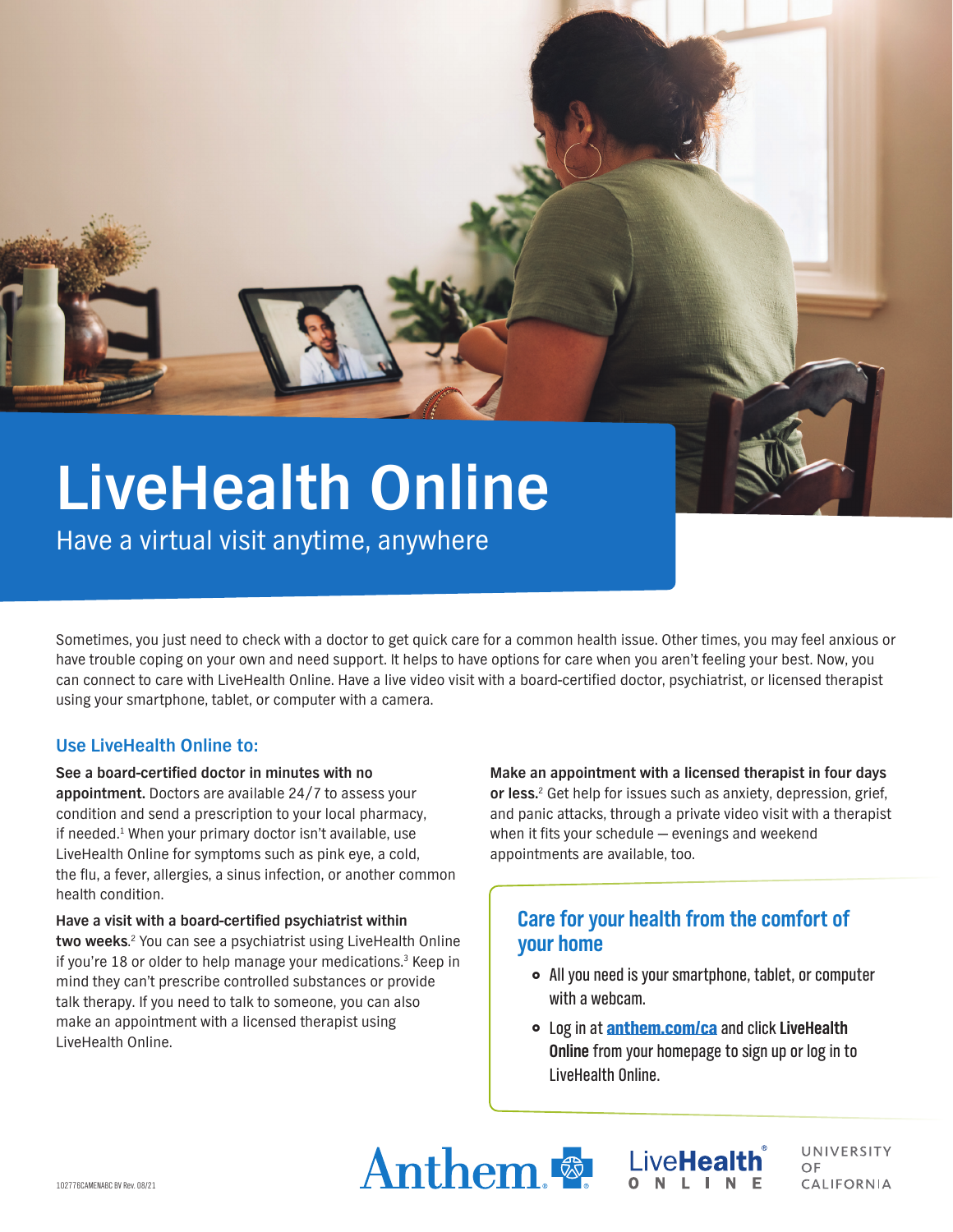# **How much does a LiveHealth Online visit cost?**

## **A visit is subject to your health plan's copay or coinsurance. Here's how it works for non-Medicare members:**

| Plan                                    | <b>Medical visit cost</b>                                                                                                                                                                | Psychology* visit cost                                                                                                                                                                | Psychiatry* visit cost                                                                                                                                      |
|-----------------------------------------|------------------------------------------------------------------------------------------------------------------------------------------------------------------------------------------|---------------------------------------------------------------------------------------------------------------------------------------------------------------------------------------|-------------------------------------------------------------------------------------------------------------------------------------------------------------|
| <b>UC Care</b>                          | <b>• First consult is free. \$20 each</b><br>visit after that. To receive your<br>free consult, please call Anthem<br>Health Guide toll free at<br>844-437-0486<br>for more information. | • First three consultations are free. \$20 each visit after that. To<br>receive your free consult, please call Anthem Health Guide<br>toll free at 844-437-0486 for more information. |                                                                                                                                                             |
| <b>Health</b><br><b>Savings</b><br>Plan | • \$59 until deductible is met. Once<br>deductible is met, you pay 20%.                                                                                                                  | • \$95 for a psychologist*or \$80<br>for a therapist until deductible<br>is met. After your plan deductible<br>is met, you pay 20%.                                                   | • \$175 for the initial evaluation,<br>then \$75 for each follow-up<br>visit until deductible is met.<br>After your plan deductible is<br>met, you pay 20%. |
| <b>CORE</b>                             | • \$59 until deductible is met.<br>Once deductible is met, you<br>pay 20%.                                                                                                               | • \$95 for a psychologist* or \$80<br>for a therapist until deductible<br>is met. After your plan deductible<br>is met, you pay 20%.                                                  | • \$175 for the initial evaluation,<br>then \$75 for each follow-up<br>visit until deductible is met.<br>After your plan deductible is<br>met, you pay 20%. |

### **Here's how it works for Medicare members:**

| Plan                                           | Medical, Psychology* and Psychiatry* visit cost                                                           |
|------------------------------------------------|-----------------------------------------------------------------------------------------------------------|
| <b>Medicare PPO with prescription drugs</b>    | • \$20 copay each visit.<br>(This service is not covered by Medicare, but is covered<br>by your UC plan). |
| <b>Medicare PPO without prescription drugs</b> | • \$20 copay each visit.<br>(This service is not covered by Medicare, but is covered<br>by your UC plan). |
| <b>High Option Supplement to Medicare</b>      | • \$20 copay each visit.<br>(This service is not covered by Medicare, but is covered<br>by your UC plan). |

\* Psychiatrists are medical providers who graduate from medical school, have a year of medical internship, and have three years of residency in the assessment and treatment of mental health disorders. Psychiatrists can prescribe medication. Psychologists are not medical doctors, they have a doctoral degree in an area of psychology, the study of the mind and human behavior.

Note: Psychologists cannot prescribe medications.

Source: Psychology.org website: The Differences Between Psychology and Psychiatry (accessed August 2021) psychology.org.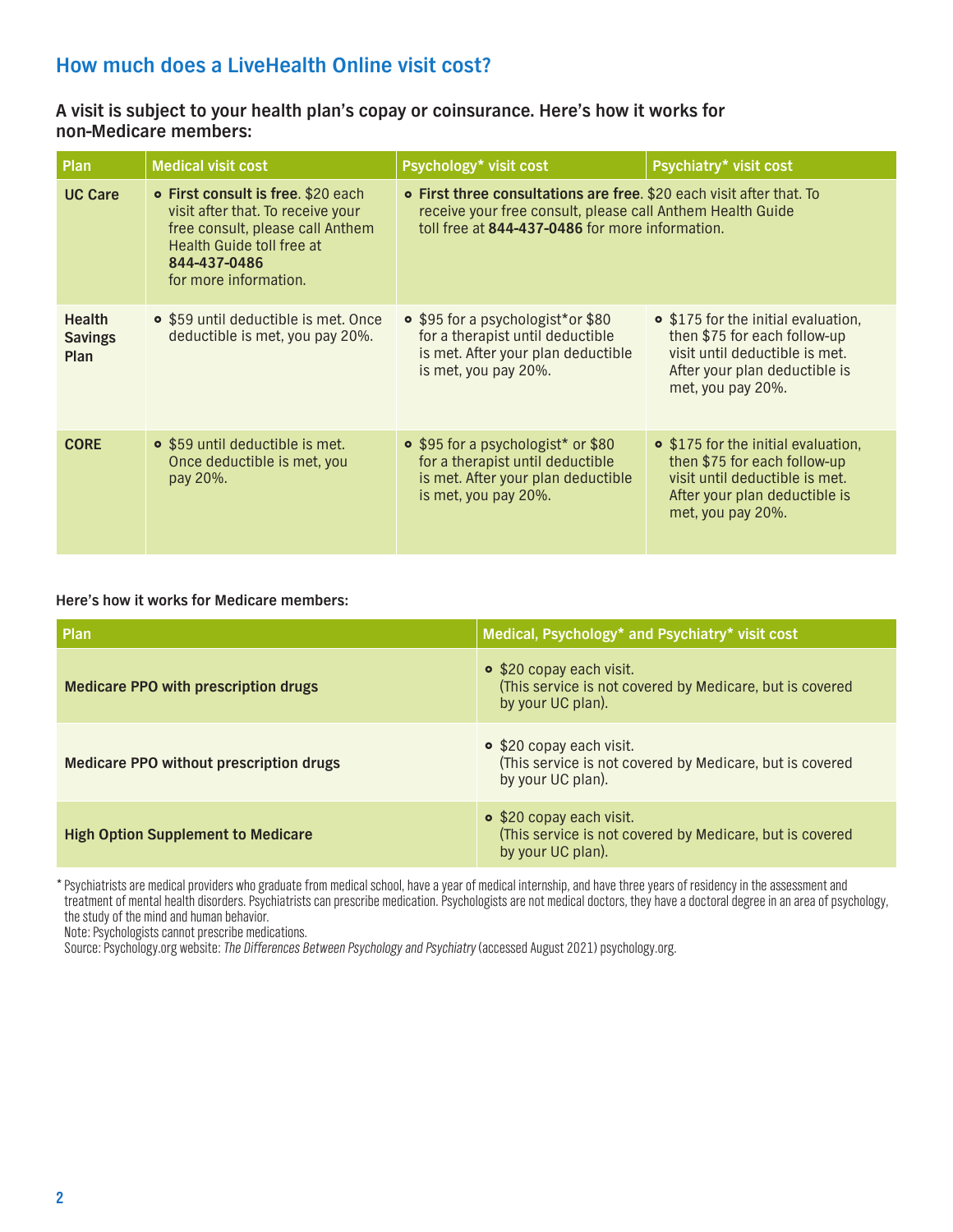# **LiveHealth Online medical, psychiatry, and psychology at a glance**

|                                                                                     | <b>LiveHealth Online Medical</b>                                                                                                                                                                                                                                                                                                                                                                              | <b>LiveHealth Online Psychology</b>                                                                                                                                                                                                                                                                                                                                                                                                                                                                                                                                                                            | <b>LiveHealth Online Psychiatry</b>                                                                                                                                                                                                                                                                                                                                                                                                                                                                                       |
|-------------------------------------------------------------------------------------|---------------------------------------------------------------------------------------------------------------------------------------------------------------------------------------------------------------------------------------------------------------------------------------------------------------------------------------------------------------------------------------------------------------|----------------------------------------------------------------------------------------------------------------------------------------------------------------------------------------------------------------------------------------------------------------------------------------------------------------------------------------------------------------------------------------------------------------------------------------------------------------------------------------------------------------------------------------------------------------------------------------------------------------|---------------------------------------------------------------------------------------------------------------------------------------------------------------------------------------------------------------------------------------------------------------------------------------------------------------------------------------------------------------------------------------------------------------------------------------------------------------------------------------------------------------------------|
| <b>What kind</b><br>of doctor can<br>I see?                                         | Doctors on LiveHealth Online are:<br>• Board-certified with an average of<br>13 years practicing medicine.<br>• Specially trained for online visits.<br>- Mainly primary care doctors, but<br>also includes internists, family<br>practitioners and emergency<br>room (ER) doctors.<br>- Able to prescribe medication in<br>all states where the service is<br>offered. <sup>1</sup>                          | • This includes licensed therapists and<br>psychologists who are specially trained<br>for online visits.<br>• They average at least 10 years<br>of experience.<br>• These therapists and psychologists<br>can't prescribe medication.<br>Before you start, you can read profiles<br>of therapists and psychologists. Once<br>you select the one you would like to see,<br>schedule a visit online or by phone. At the<br>end of the first visit, you can set up future<br>visits with the same therapist if both of<br>you feel it's needed. You always have the<br>choice of which therapist you want to see. | Psychiatrists on LiveHealth Online are<br>part of your plan. They're board-certified<br>doctors who specialize in psychiatry. They<br>can provide medical evaluation, medication<br>management, and assessment. Each<br>psychiatrist is licensed to practice in the<br>state where they appear to the member and<br>trained in online prevention and treatment<br>techniques.<br>There will be initial evaluation appointments<br>and follow-up visits available for medication<br>review, if needed.                     |
| What do I<br>need to do<br>to access<br>care?                                       | • When you need to see a doctor,<br>log in at <b>anthem.com/ca</b> and<br>click LiveHealth Online from your<br>homepage to sign up, or log in to<br>LiveHealth Online, Select the state<br>you're calling from and answer a<br>few questions.<br>• LiveHealth Online is available<br>24/7 in all 50 states.                                                                                                   | o Log in at <b>anthem.com/ca</b> and click<br>LiveHealth Online from your<br>homepage to sign up, or log in to<br>LiveHealth Online. Select LiveHealth<br>Online Psychology and choose the<br>therapist or psychologist you'd like<br>to see.<br>. You can also call LiveHealth Online toll<br>free at 844-784-8409 from 7 a.m. to<br>11 p.m. (from any time zone).<br>o You'll get an email confirming your<br>appointment. Online scheduling is<br>available 24/7, and you can schedule<br>an appointment at any time.                                                                                       | o Log in at <b>anthem.com/ca</b> and click<br>LiveHealth Online from your homepage<br>to sign up, or log in to LiveHealth Online.<br>Select LiveHealth Online Psychiatry and<br>choose the psychiatrist you'd like to see.<br>o You can also call LiveHealth Online toll<br>free at 844-784-8409 from 7 a.m. to<br>11 p.m. (from any time zone).<br>o You'll get an email confirming your<br>appointment. Online scheduling is<br>available 24/7, and you can schedule an<br>appointment at any time.                     |
| <b>When should</b><br>I use<br><b>LiveHealth</b><br>Online?                         | LiveHealth Online is a great option<br>for care when your doctor isn't<br>available and is more convenient<br>than a trip to the urgent care. With<br>LiveHealth Online, you can receive<br>medical care for things like:<br>• Cold and flu symptoms, such as<br>a cough, fever, and headaches.<br>· Allergies.<br><b>o</b> Sinus infections.<br>LiveHealth Online does not replace<br>a primary care doctor. | You can see a psychologist or<br>therapist for:<br>o Stress.<br>· Anxiety.<br><b>o</b> Depression.<br>• Family or relationship issues.<br><b>•</b> Grief.<br><b>•</b> Panic attacks.<br>• Stress from coping with an illness.<br>Psychologists and therapists<br>using LiveHealth Online don't<br>prescribe medications.                                                                                                                                                                                                                                                                                       | You can see a psychiatrist for:<br><b>o</b> Depression.<br>· Bipolar disorder.<br><b>o</b> Anxiety.<br>o Obsessive Compulsive Disorder (OCD).<br>· Post-Traumatic Stress Disorder (PTSD).<br>• Postpartum depression.<br>Controlled substances can't be prescribed<br>through an online visit. The psychiatrist may<br>refer you back to a primary care physician<br>or office-based psychiatrist, if a prescription<br>for a controlled substance is needed.<br>Psychiatrists can't offer counseling or<br>talk therapy. |
| <b>How long</b><br>will it be<br>until I can<br>see a doctor?                       | Doctors are available 24/7, so you<br>can expect to see one in about<br>10 minutes. Visits typically last<br>about 10 minutes.                                                                                                                                                                                                                                                                                | Psychology services are by<br>appointment. Usually, you'll be able to<br>see a psychologist or therapist within<br>four days. <sup>2</sup> Evening and weekend<br>appointments are available, and a visit<br>typically lasts about 45 minutes.                                                                                                                                                                                                                                                                                                                                                                 | Psychiatry services are by appointment.<br>Usually, you'll be able to see a psychiatrist<br>within two weeks or less. <sup>2</sup> Evening and<br>weekend appointments are available. The<br>initial visit typically lasts about 50 minutes;<br>follow-up visits last about 15 minutes.                                                                                                                                                                                                                                   |
| <b>Is LiveHealth</b><br>Online available<br>everywhere<br>and can anyone<br>use it? | Available in all 50 states. Must be<br>18 years old (if visit is for a minor,<br>minor and parent must both appear<br>on screen for the visit). Must also be<br>a resident of the United States.                                                                                                                                                                                                              | Available in all 50 states. Must be 18<br>years old to set up an account. However,<br>children ages 10 to 17 can be seen<br>through a parent/guardian's account.<br>Must also be a resident of the United<br>States.                                                                                                                                                                                                                                                                                                                                                                                           | Available in all 50 states. Must be 18<br>years old to use LiveHealth Online<br>Psychiatry. Must also be a resident of<br>the United States.                                                                                                                                                                                                                                                                                                                                                                              |